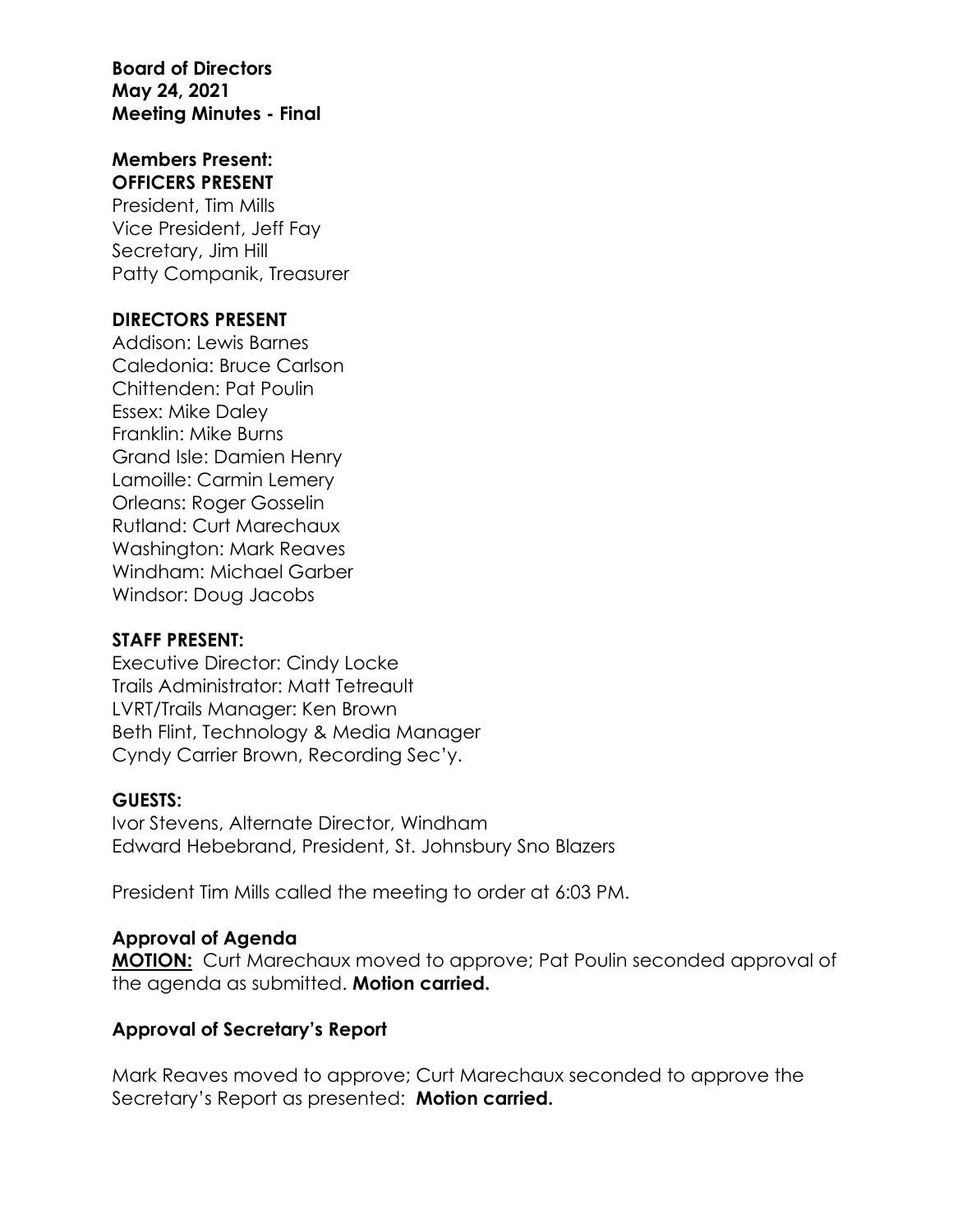## **Approval of Treasurer's Report**

**MOTION:** Patty Companik gave a report of the financials as of April 30, 2021.

We budgeted for \$2.4 million; we finished at \$2.8 million.

Mark Reaves moved to approve; Pat Poulin seconded, to approve the Treasurer's report as presented. **Motion carried.**

## **NEW BUSINESS**

## **Correction to March 2021 minutes. – Pat Poulin**

- Pat Poulin After the board of directors meeting last month I meant to make this correction and I forgot.
- In the last line in the minutes of the Governor's Council ? report, it was said that there was no requirement that an accident has to be reported; that is not correct. There is no requirement that an accident has to be investigated by law enforcement.

Pat Poulin moved to approve the correction of the minutes; Curt Marechaux seconded. **Motion carried.**

## **End of Year Budget/ Actual Projections**

- Cindy Locke There is one correction on the budget that I provided to you. Under Dealer it shows no income, that is incorrect. On the Trails side – 5400/1010 Dealer, it should be \$1,923.76. That will change the net income for the General Fund (trail fund income is 5400/2010 to \$4,989.32.
- I am projecting that we are going to end the General Fund about \$107,000 ahead, and the Trails fund about \$1.682.
- A lot of it has to do with savings on the General Fund side because of covid; much less travel for meetings, expenses at the office, etc.
- Tim Mills We have talked about continuing with Zoom meetings going forward.

## **Grooming Contract Additions/Changes as Approved by Trails Committee**

- Matt Tetreault He noted that handouts were provided with all the information about this matter.
- Pat Poulin The Buckaroos are adding 6 and 6.5 miles. Critical miles?
- Northfield Club Creates a loop into good snow area.
- Tim Mills The Trails Committee did a good job working on this.

Curt Marechaux moved to approve; Pat Poulin seconded to approve the changes made by the Trails Committee. **Motion carried.**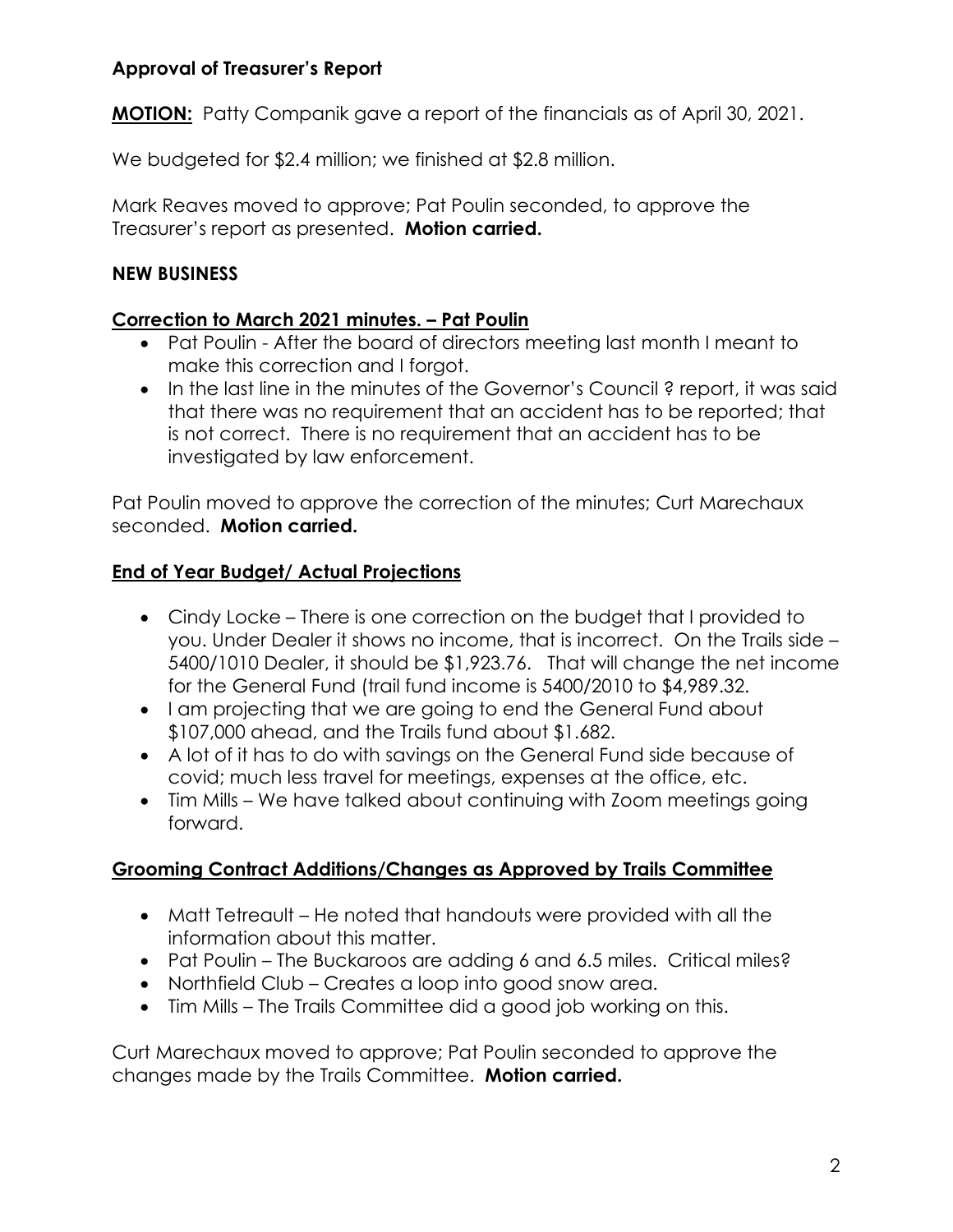## **Subsidy Payments and Over Cap Grooming for the Season**

- Matt Tetreault Refer to the Trails Committee meeting minutes for a review on this.
- Consideration discussion about banking miles, caps, etc.
- Corinth, Newbury, EAST, Pittsford and BEST subtracted from the total.
- Tim Mills whoever had low snow.
- East of Groton the snow depleted a lot, did not even groom to P&H.

•

Mark Reaves moved to approve the Trails Committee recommendation, pat Poulin seconded**. Roger Gosselin was a No vote. Motion carried.**

# **Adding Trail Paver Drag to list of Equipment Qualifying for a Grant**

• Matt Tetreault – The Trails Committee voted to add it to our list of equipment.

Roger Gosselin moved to approve; Curt Marechaux seconded to approve the Trails Committee recommendation. **Motion carried.**

## **Committee and Other Meeting Reports**

## Northeast Chapter and USA

- Jeff Fay This is probably only relevant to us is the RPT section about US only steel. They are trying to get this addressed in Washington.
- Annual meeting for USA is June 2<sup>nd</sup>.

# LVRT

- Ken Brown I am meeting with VTrans tomorrow, the  $25<sup>th</sup>$ .
- Dealing with beavers as usual.
- A message was sent to all the clubs where there is a section of the LVRT on their trails; issues with landowners.
- Hemlock bridge decks Need to start looking at replacing some of these.

# Awards & Nominating

• Patty Companik – The Committee is meeting this week to make selections.

# By-Laws & Policy

• Jeff Fay - Still need to do a review before the annual meeting.

## Annual Meeting

• Pat Poulin /Jeff Fay – We have a contract for food, just waiting for a W-9.